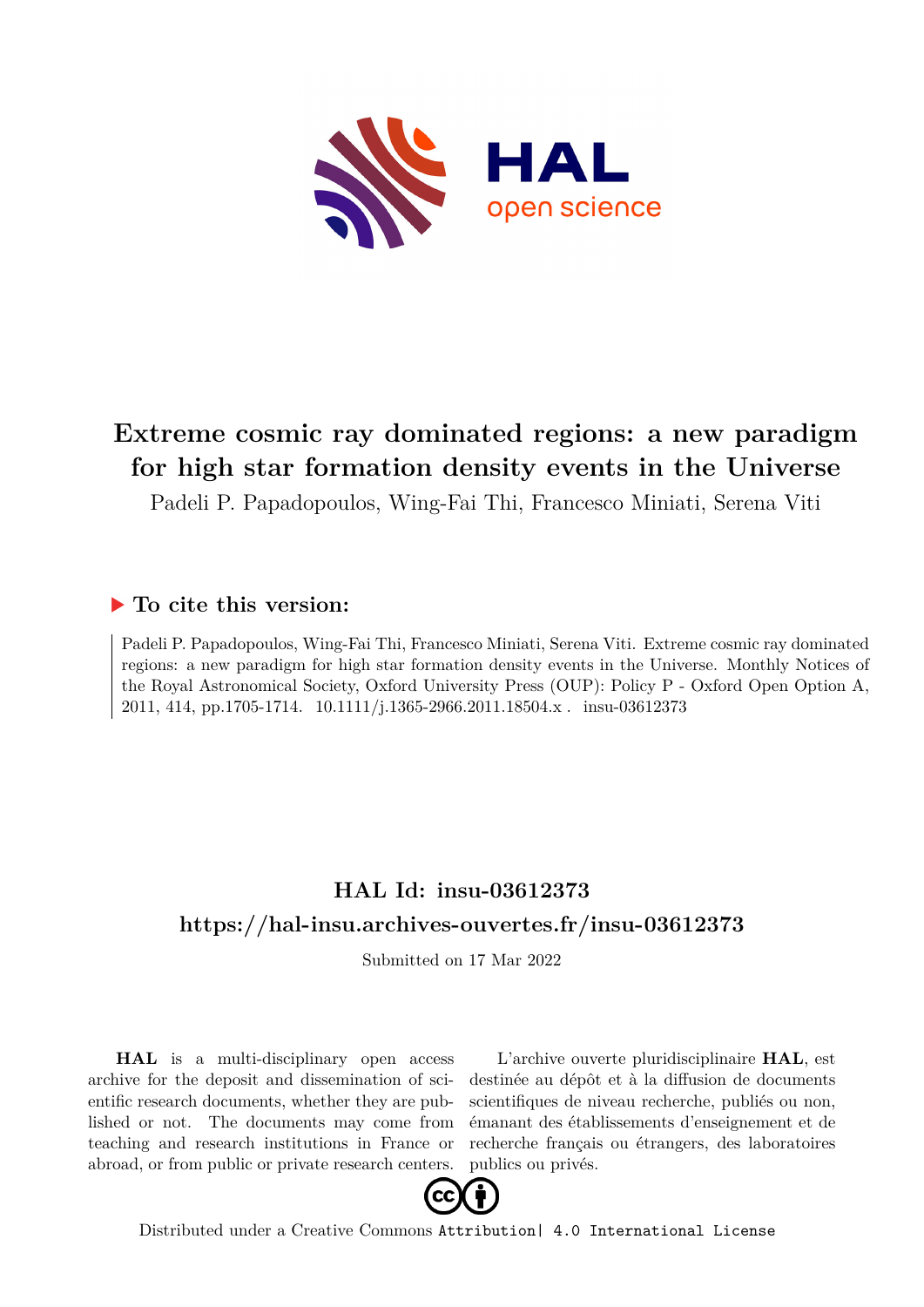# **Extreme cosmic ray dominated regions: a new paradigm for high star formation density events in the Universe**

Padeli P. Papadopoulos,<sup>1\*</sup> Wing-Fai Thi,<sup>2,3</sup> Francesco Miniati<sup>4</sup> and Serena Viti<sup>5</sup>

<sup>1</sup> Argelander-Institut für Astronomie, Auf dem Hügel 71, D-53121 Bonn, Germany

<sup>2</sup>*UJF-Grenoble 1/CNRS-INSU, Institut de Planetologie et d'Astrophysique de Grenoble (IPAG) UMR 5274, Grenoble F-38041, France ´*

<sup>3</sup>*SUPA, Institute for Astronomy, Royal Observatory of Edinburgh, University of Edinburgh, Blackford Hill, Edinburgh EH9 3HJ*

<sup>4</sup>Institut für Astronomie, ETH Zürich, 8093 Zurich, Switzerland

<sup>5</sup>*Department of Physics and Astronomy, University College London, London WC1E 6BT*

Accepted 2011 February 8. Received 2011 February 8; in original form 2010 September 11

### **ABSTRACT**

We examine in detail the recent proposal that extreme cosmic ray dominated regions (CRDRs) characterize the interstellar medium of galaxies during events of high-density star formation, fundamentally altering its initial conditions (Papadopoulos 2010). Solving the coupled chemical and thermal state equations for dense UV-shielded gas reveals that the large CR energy densities in such systems  $[U_{CR} \sim$  few  $\times$   $(10^3-10^4) U_{CR, Gal}]$  will indeed raise the minimum temperature of this phase (where the initial conditions of star formation are set) from ∼10 K (as in the Milky Way) to ∼50–100 K. Moreover in such extreme CRDRs the gas temperature remains fully decoupled from that of the dust, with  $T_{kin} \gg T_{dust}$ , even at high densities  $[n(H_2) \sim 10^5 - 10^6 \text{ cm}^{-3}]$ , quite unlike CRDRs in the Milky Way where  $T_k \sim T_{\text{dust}}$ when  $n(H_2) \gtrsim 10^5 \text{ cm}^{-3}$ . These dramatically different star formation initial conditions will (i) boost the Jeans mass of UV-shielded gas regions by factors of ∼10–100 with respect to those in quiescent or less extreme star-forming systems and (ii) 'erase' the so-called inflection point of the effective equation of state of molecular gas. Both these effects occur across the entire density range of typical molecular clouds, and may represent *a new paradigm for all high-density star formation in the Universe, with CRs as the key driving mechanism*, operating efficiently even in the high dust extinction environments of compact extreme starbursts. The characteristic mass of young stars will be boosted as a result, naturally yielding a top-heavy stellar initial mass function (IMF) and a bimodal star formation mode (with the occurrence of extreme CRDRs setting the branching point). Such CRDRs will be present in Ultra-Luminous Infrared Galaxies (ULIRGs) and merger-driven gas-rich starbursts across the Universe where large amounts of molecular gas rapidly dissipate towards compact disc configurations where they fuel intense starbursts. In hierarchical galaxy formation models, CR-controlled star formation initial conditions lend a physical basis for the currently postulated bimodal IMF in merger/starburst versus quiescent/disc star-forming environments, while naturally making the integrated galactic IMFs a function of the star formation history of galaxies.

**Key words:** cosmic rays – ISM: molecules – ISM: supernova remnants – galaxies: interactions – galaxies: starburst – galaxies: star formation.

#### **1 INTRODUCTION**

Much of the stellar mass in the Universe forms in starbursts (e.g. Blain et al. 1999; Genzel et al. 2001; Smail et al. 2002), spectacular events during which the star formation rate (SFR) of a galaxy rises from few solar masses per year, typical of spirals such as the Milky Way (Mckee & Williams 1997), to several hundred solar masses per year as in the local ultra-luminous infrared galaxies (ULIRGs) (e.g. Sanders & Mirabel 1996; Genzel et al. 1998; Sanders & Ishida 2004) where merger-driven starbursts take place in very compact (*D* ∼ 100–300 pc) dense gas discs (e.g. Downes & Solomon 1998; Sakamoto et al. 2008). In the so-called submm galaxies (SMGs), similarly merger-driven starbursts in the distant Universe, SFRs can even reach thousands of solar masses per year (Smail et al. 1997; Hughes et al. 1998; Eales et al. 1999). While stars form

<sup>-</sup>E-mail: padeli@astro.uni-bonn.de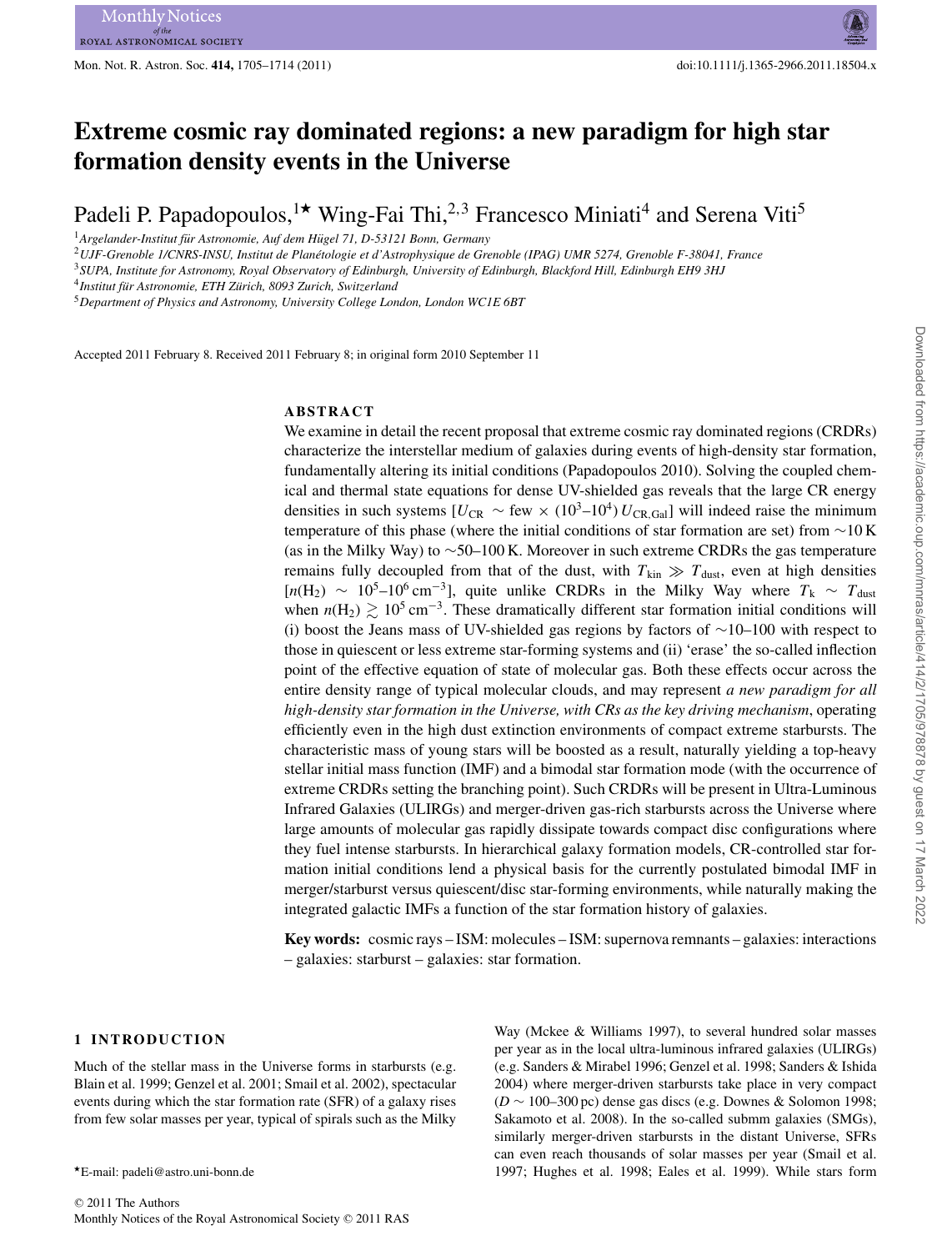invariably out of molecular gas throughout the Universe (e.g. Solomon et al. 1997; Frayer et al. 1998, 1999; Greve et al. 2005, Tacconi et al. 2006), it is in its densest, UV-shielded, and cosmic ray (CR)-dominated phase where the SF initial conditions and the characteristic mass of the emergent young stars  $M_{ch}^{(*)}$  are truly set (Bergin & Tafalla 2007: Elmegreen, Klessen & Wilson 2008), In-(Bergin & Tafalla 2007; Elmegreen, Klessen & Wilson 2008). Indeed, while photon-dominated regions (PDRs) contain the bulk of the molecular gas mass in galaxies (Hollenbach & Tielens 1999; Ossenkopf et al. 2007), their widely varying physical conditions remain always far removed from those prevailing in UV-shielded CR-dominated dense gas cores. The location of the latter deep inside molecular clouds, a strong temperature regulation via the onset of gas–dust thermal equilibrium at densities  $n(H_2) > 10^4$  cm<sup>-3</sup>, and the nearly complete dissipation of supersonic turbulence (Jappsen et al. 2005; Larson 2005; Bergin & Tafalla 2007), all help to keep the thermal state of typical CRDRs a near invariant over a wide range of interstellar medium (ISM) environments.

CRs, accelerated in shocks around supernovae remnants or winds associated with O, B star clusters (e.g. Binns et al. 2008), are responsible for the heating, ionization level, and chemical state of such dense UV-shielded regions in molecular clouds (e.g. Goldsmith & Langer 1978; Goldsmith 2001). Moreover, while their heating contribution relative to that from the far-UV (FUV) induced photoelectric effect in PDRs, or turbulence, can vary within a galaxy and individual molecular clouds, CRs remain responsible for setting the *minimum* temperature attainable in the gaseous ISM (e.g. Goldsmith & Langer 1978; Bergin & Tafalla 2007; Elmegreen et al. 2008). For the Galaxy  $T_k(\text{min}) \sim 10 \text{ K}$ , and is reached in UV-shielded cores with  $n(H_2) \sim (10^4 - 10^6)$  cm<sup>-3</sup>.

A recent study has shown that the average CR energy densities  $(U_{CR})$  in compact starbursts typical in ULIRGs (recently found also in an SMG at *z* ∼ 2.3; Swinbank et al. 2010) will be boosted by the tremendous factors of  $U_{CR} \sim$  few  $\times$  (10<sup>3</sup>–10<sup>4</sup>)  $U_{CR, Gal}$ , potentially transforming their ISM into extreme CR-dominated regions (CR-DRs). This will dramatically alter the thermal and ionization state of UV-shielded cores, and thus the initial conditions of SF, throughout their considerable molecular gas reservoirs ( $\sim$ 10<sup>9</sup>–10<sup>10</sup> M<sub>O</sub>). Higher characteristic mass  $M_{ch}^{(*)}$  for the young stars formed in such ISM environments, and longer ambinolar diffusion time-scales for ISM environments, and longer ambipolar diffusion time-scales for the CR-heated UV-shieled cores could thus be a new paradigm for high-density SF in the Universe (see Papadopoulos 2010, for details). It is worth mentioning that recently such large  $U_{CR}$  boosts  $(∼10^{3.5} × U_{CR,Gal})$  have been found in the Orion A bar, and while not representing the average SF initial conditions in the Galaxy, they do allow local studies of the effects of large CR energy densities on the ISM (Pellegrini et al. 2009). Finally CRs have been shown to affect the thermal state of primordial gas, catalyzing  $H_2$  formation in the absence of dust (Jasche, Ciardi & Ensslin 2007).

In this work we solve the coupled chemical and thermal state equations for UV-shielded gas and its concomitant dust in extreme CRDRs without the approximations employed by Papadopoulos (2010). We then use the thermal states computed for such a gas phase to examine the effects on  $M_{ch}^{(*)}$  and the so-called inflection<br>point of the effective equation of state (EOS) set at gas densities point of the effective equation of state (EOS), set at gas densities above which  $T_{kin}$  ∼  $T_{dust}$  (e.g. Spaans & Silk 2000; Larson 2005 and references therein). Both of these play a crucial role in determining the stellar initial mass function (IMF) in galaxies, which could thus turn out to be very different in the CRDRs of extreme starbursts. Throughout this work we make the standard assumption of  $U_{CR} \propto \dot{\rho}_{sfr}$  (SFR *density*) as in Papadopoulos (2010), though we now discuss possible caveats (Section 4.4). Finally, the different IMFs expected in extreme CRDRs will modify the total SFR and

### **2 THE MINIMUM GAS TEMPERATURE IN CRDR**

In this section we compute the equilibrium gas temperatures for the UV-shielded regions of molecular clouds immersed in the large CR energy densities of the extreme CRDRs expected in starbursts with high-SFR densities.

#### **2.1 A simple method**

We first consider the simple case where the chemical state of the UV-shielded dense gas cores remains unaltered and the only effect of large  $U_{CR}$  values is to heat them much more than in quiescent ISM environments. Following standard practice (e.g. Goldsmith 2001), the temperature of such regions can be estimated from the thermal balance equation:

$$
\Gamma_{\rm CR} = \Lambda_{\rm line} + \Lambda_{\rm gd},\tag{1}
$$

where  $\Gamma_{CR} \propto \zeta_{CR} n(H_2)$  is the CR heating with  $\zeta_{CR} \propto U_{CR}$  being the CR ionization rate. The cooling term  $\Lambda_{\text{line}}$  is dominated by CO and other molecular lines, while  $\Lambda_{gd}$  accounts for gas cooling due to the gas–dust interaction.

A significant point of departure from the previous analysis by Papadopoulos (2010) is the inclusion of the atomic fine structure lines O<sub>I</sub> (at 63  $\mu$ m) and C<sub>II</sub> (at 158  $\mu$ m) in  $\Lambda$ <sub>line</sub>. Indeed for the CR-boosted temperatures expected in the UV-shielded dense gas of extreme CRDRs, and unlike the corresponding gas phase in the quiescent ISM of the Galaxy, the cooling from the fine structure atomic line of  $O<sub>I</sub>$  (63 µm) can also become important and along with the gas–dust interaction overtake the CO lines for typical core densities of  $n(H_2) \ge 10^5$  cm<sup>-3</sup> when  $T_k > 50$  K. Finally, ISM– CR interactions can generate internal UV radiation which destroys CO, producing traces of  $C_{II}$ , thus cooling via its fine structure line at 158 μm must also be included. The thermal balance equation encompassing all physical processes that can be important in the UV-shielded ISM of extreme CRDRs thus is

$$
\Lambda_{\text{CO}}(T_k) + \Lambda_{\text{gd}}(T_k, T_{\text{dust}}) + \Lambda_{\text{O163}}(T_k) + \Lambda_{\text{CH}}(T_k) = \Gamma_{\text{CR}},\tag{2}
$$

(for the expressions used, see Appendix A). The solutions are shown in Fig. 1, from where it becomes obvious that the minimum temperatures attainable in dense gas cores in the ISM of such starbursts are much higher than in the Galaxy or galaxies with moderate  $\rho_{\rm SFR}$ values. Turbulent gas heating was not considered since we want to compute the minimum temperature values for UV-shielded gas and since supersonic turbulence (and thus shock-heating) has usually dissipated in dense pre-stellar gas cores where the initial conditions of SF are set.

From Fig. 1 it can be seen that the minimum gas temperatures possible in extreme CRDRs are lower than those computed by Papadopoulos (2010), a result of the extra cooling power emanating from the now included atomic transitions that become excited at the high temperatures now possible in an ISM permeated by large CR energy densities. Nevertheless these minimum possible gas temperatures remain ∼5–10 times higher in extreme CRDRs than those in the Milky Way or galaxies with moderate  $\rho_{\rm SFR}$  values. Any IR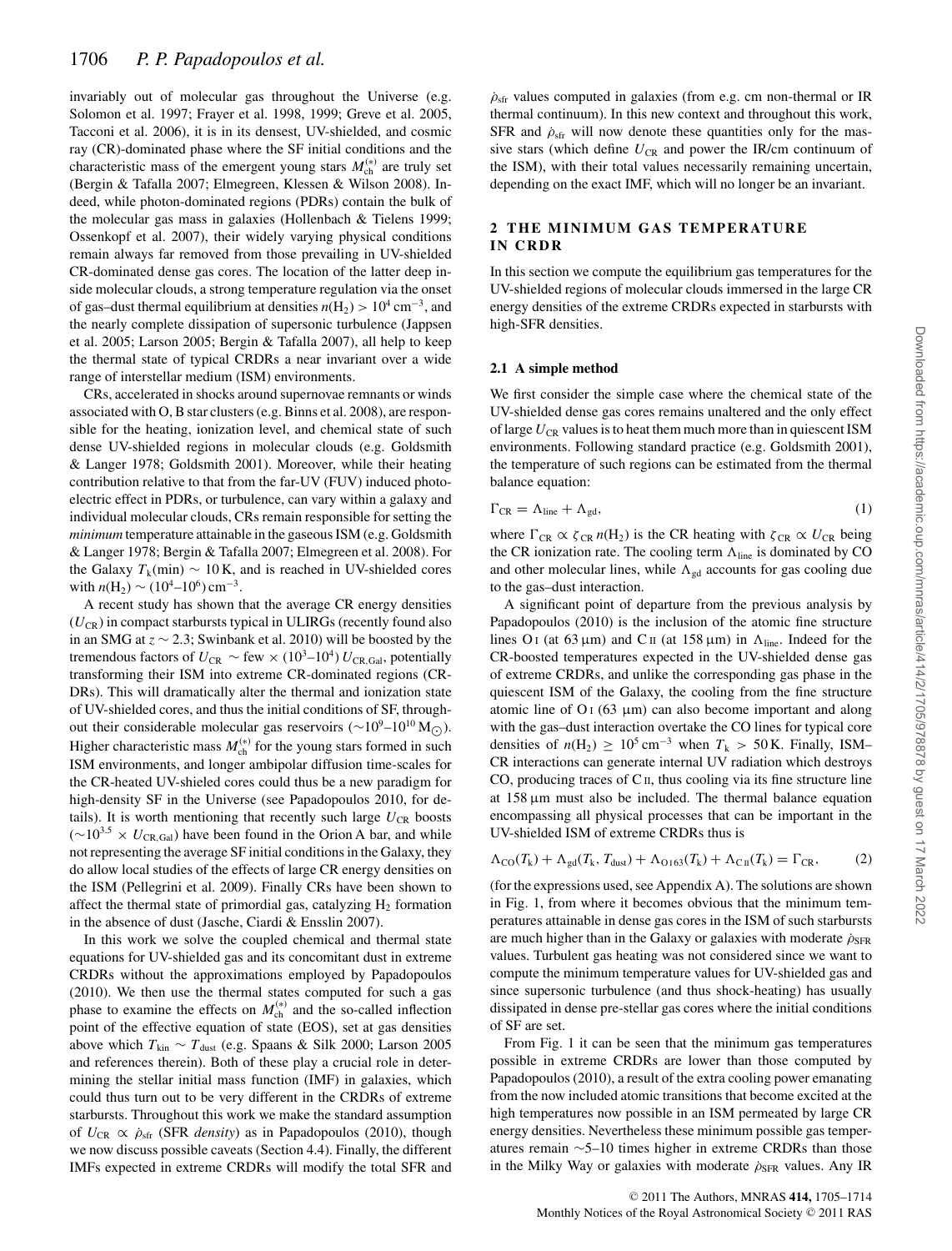

**Figure 1.** The temperature of UV-shielded dense gas cores computed from equation (2) for the range of densities typical in molecular clouds. The CR energy densities range from the quiescent environment of the Galaxy  $[U_{CR} = (0.2-1) \times U_{CR,Gal}]$  to those in extreme CRDRs  $[U_{CR} \sim (10^3-10^4)$  $\times$  *U*<sub>CR,Gal</sub>; Papadopoulos 2010]. A dust temperature  $T_{\text{dust}} = 8$  K and a Galactic CR ionization rate of  $\zeta_{CR} = 5 \times 10^{-17} \text{ s}^{-1}$  have been assumed.

radiation 'leaking' deep in the cloud and warming the concomitant dust above  $\sim$ (8–10) K or any remnant turbulent gas heating (Pan & Padoan 2009) can only raise these minimum temperatures further.

#### **2.2 Solving for the coupled chemical and thermal state of UV-shielded gas cores in extreme CRDRs**

The thermal balance equation for UV-shielded, CR-heated gas (equation 2) and its solutions (Fig. 1), while physically transparent, do not account for the fact that ISM chemistry (and thus the abundance of coolants) is also strongly CR-regulated in such regions . This makes the problems of thermal and chemical balance of CR-dominated gas strongly coupled that must be solved together, especially given the very large CR energy densities possible in the CRDRs of compact starbursts. We do so by utilizing the advanced time-dependant UCL –PDR code (the latest version described in Bell, Viti & Williams 2007) to compute gas temperatures of CRheated molecular cloud interiors self-consistently with their CRregulated chemistry for a wide range of CR energy densities. This model has already been successfully used several times to model PDRs in the Galaxy (e.g. Thi et al. 2009).

The heating mechanisms included are (i) photoelectric effect from silicate grains and polycyclic aromatic hydrocarbons (PAHs), (ii)  $H_2$  formation on gain surfaces, (iii)  $H_2$  photodissociation, (iv)  $H<sub>2</sub>$  UV fluorescence, (v) C  $\scriptstyle\rm II$  recombination and (vi) interaction of low-energy CRs with the gas. The latter dominate gas heating deep inside H<sub>2</sub> clouds ( $A_v \ge 5$ ) where dense gas cores reside and the initial conditions for SF are set. At cloud surfaces hot gas emits Lyα and O<sub>I</sub>(63 μm) lines while deeper in ( $A<sub>v</sub> > 0.1$ ), gas cooling occurs via fine-structure line emission of oxygen and neutral and singly ionized carbon. Vibrational and ro-vibrational lines of  $H_2$ and CO also cool the gas while CO rotational lines are excellent coolants for the cold inner regions as the first rotationally excited level reaches down to 5.5 K. The interaction between the gas and the dust grains acts as cooling or heating agent for the gas depending on the difference between the gas and dust temperature.  $H_2$  and CO self-shielding are taken into account. The code calculates the gas

chemical abundances, emergent cooling line fluxes and temperatures self-consistently at each depth in the cloud, and it has been benchmarked against other state-of-the art photodissociation region codes in Röllig et al. (2007).

We set a nominal incident FUV field of  $G_0 = 1$  in Habing units (expected to be even lower for the dense pre-stellar cores deep inside H<sub>2</sub> clouds) and a residual micro-turbulent linewidth of  $\Delta V_{\text{m-turb}}$  $= 5 \text{ km s}^{-1}$  (which enters the expressions of line optical depths). In all cases chemical and thermal equilibrium is reached fast, within  $T_{\text{chem,th}} \leq 10^4$  yr, and is always shorter than the local dynamical time-scale which drives the ambient SF events and thus the temporal evolution of  $U_{CR}$ . The results, shown in Fig. 2, corroborate the high gas temperatures obtained using the simpler method. This reveals the CRs as *the most important feedback aspect of SF* capable of significantly altering its initial conditions during events of high SF density via the strong heating of the deeply embedded and UV-shielded dense gas regions of molecular clouds. It can thus operate unhindered in the high dust extinction environments of extreme starbursts such as local ULIRGs or high-redshift SMGs.

#### *2.2.1 Testing the results for stronger radiation fields*

We also ran the same grid of models with the incident FUV radiation field scaling exactly as the CR energy densities which correspond to the maximum incident radiation field that can be expected for dense gas cores (in practice pre-stellar cores are always UVshielded deep inside molecular clouds). The dust temperature is now more important than in the previous case of  $G_0 = 1$ , and is computed as part of the code. Its value inside the cloud can influence the cooling by emitting IR photons which interact with line radiative transfer, the  $H_2$  formation by changing the sticking probability, the evaporation/condensation of molecules and most importantly the gas–grain heating/cooling. The UCL-PDR code uses a modified version of the formula of Hollenbach, Takahashi & Tielens (1991, hereafter HTT) corrected for the various mean grain sizes.

The HTT formula has been further modified to include attenuation of the far-IR (FIR) radiation. The incident FUV radiation is absorbed and re-emitted in the IR by dust at the surface of the cloud (up to  $A_v \sim 1$  mag). In the HTT derivation, this FIR radiation then serves as a second heat source for dust deeper into the cloud. However in their model, this secondary radiation component is not attenuated with distance into the cloud, remaining undiminished with depth and leading to higher dust temperatures deep into the cloud, which in turn heats the gas to unrealistic temperatures. Attenuation of the FIR radiation has been introduced by using an approximation for the IR-only dust temperature from Rowan-Robinson (1980); his equation (30b):  $T = T<sub>°</sub>(r/r<sub>0</sub>)<sup>-0.4</sup>$ , where  $r<sub>0</sub>$ <br>is the cloud depth corresponding to  $A = 1$  mag outer 'slab' that is the cloud depth corresponding to  $A<sub>v</sub> = 1$  mag outer 'slab' that processes the incident FUV radiation and then re-emits it in the FIR.

From Fig. 3, it can be readily seen that the gas temperatures remain invariant beyond  $A_v \sim 5$  even with incident FUV fields as enhanced as the CR energy densities. This essentially leaves CRs *as the only strong feedback factor of SF operating efficiently deep inside molecular clouds.* Moreover, intense CR heating of UV-shielded gas strongly decouples gas and dust temperature even at high densities (Figs 1, 2, 3) with important implications on the gas fragmentation properties and thus on the emergent stellar IMF (Section 3.2).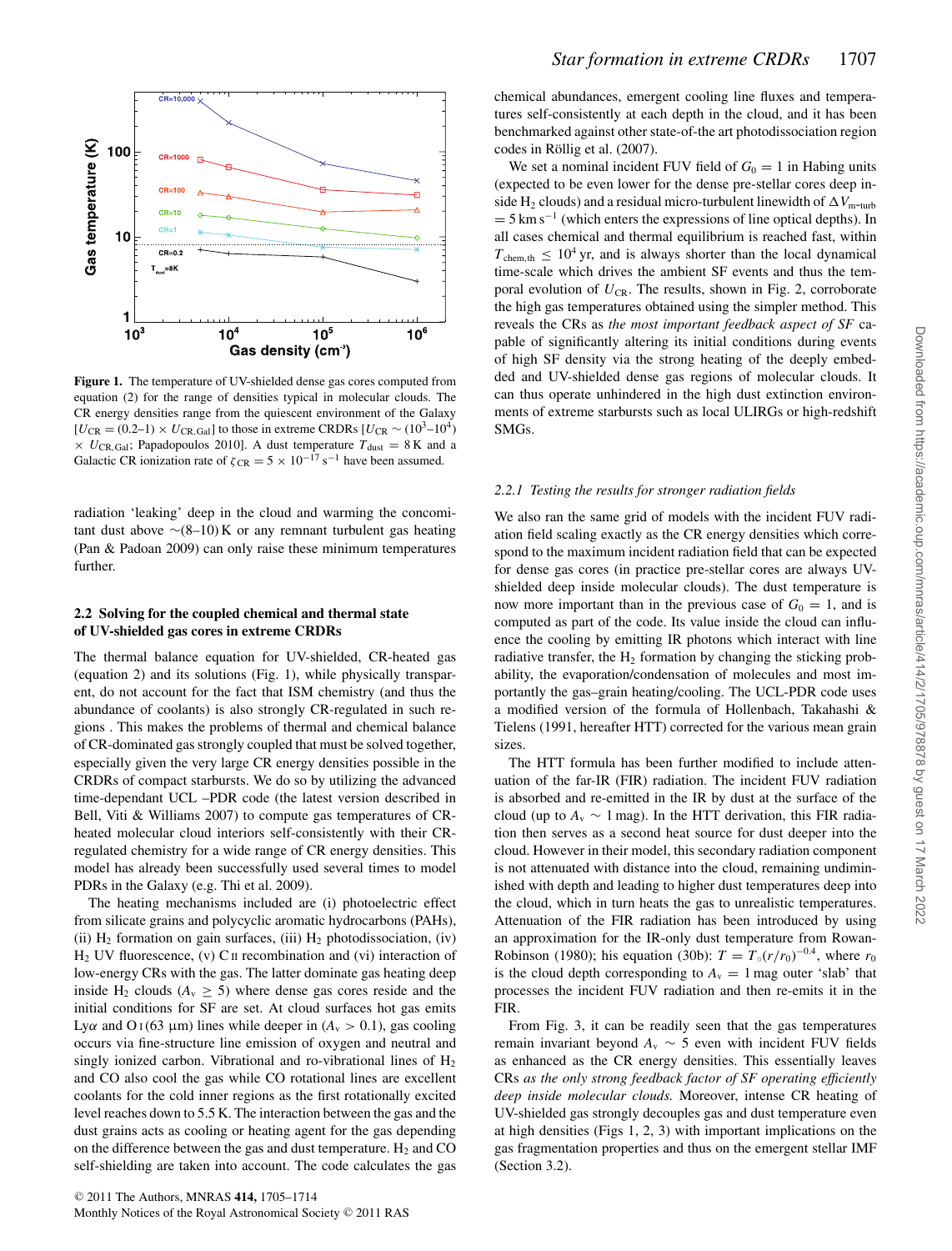

Figure 2. The gas temperature profiles versus optical extinction inside molecular clouds immersed in a range of CR energy densities, estimated using the time-dependant UCL-PDR code solving both for thermal and chemical equilibrium at each point of the cloud. The CR energy densities range from Galactic values ~ (0.2–1) × *U*CR,Gal, to low-level star-forming systems ~10 × *U*CR,Gal, and extreme starbursts ~ (10<sup>3</sup>–10<sup>4</sup>) × *U*CR,Gal. The densities encompass the range typical for star-forming molecular clouds, and the incident FUV field assumed is  $G_0 = 1$  (in Habing units). The dust temperature  $T_{\text{dust}}(A_v)$  profile is indicated by the dashed black line. Stronger radiation fields reaching the dense pre-stellar cores deep inside molecular clouds (e.g. because of 'leaking' FUV radiation from O, B stars inside the typically clumpy molecular ISM) can further raise the gas temperatures for  $A<sub>v</sub> \le 5$ , while deeper than that gas temperatures remain always CR-controlled. The small ∼10 per cent rise of  $T_k(A_v)$  at the highest densities and  $U_{CR}$  values for  $A_v \gtrsim 5$  is likely an artefact of the high optical depths of C and CO at such large cloud depths (see Bayet et al. 2010).

#### **3 NEW INITIAL CONDITIONS FOR STAR FORMATION, AND THE STELLAR IMF IN EXTREME CRDR**

The new detailed thermochemical calculations presented here support the results from the previous study of CRDRs and the effects of high  $U_{CR}$  values on the initial conditions of SF (Papadopoulos 2010). The thermal state of UV-shielded dense gas is indeed dramatically altered in the CRDRs of extreme starbursts, and this will affect its Jeans mass, gas fragmentation properties and the characteristic mass  $M_{\text{ch}}^{(*)}$  of young stars. This contradicts the results by<br>Elmegreen et al. (2008) which while correctly considering the HV-Elmegreen et al. (2008) which, while correctly considering the UVshielded gas phase as the one where the SF initial conditions are set, omitted CRs from its thermal balance.

It must be pointed out that while several other studies investigated the effects of starburst environments on the IMF, all (besides the one by Elmegreen et al. 2008) failed to consider the ISM phase where the initial conditions of SF are actually set (the CRDRs). Instead they used physical properties typical of PDRs (e.g. Klessen, Spaans & Jappsen 2007) which, while dominating the observed dust spectral energy distributions (SEDs) and molecular line SEDs (SLEDs) of galaxies, they are hardly representative of the

physical conditions expected in their CRDRs. Even for mildly SF IR-luminous galaxies, the dust temperature typical of their global SEDs is ~(30–40) K, which is well above  $T_{\text{dust}}$  ~ (8–10) K expected in their CRDRs. Using inappropriate PDR-type initial conditions of SF in numerical models (i) would make them hard-pressed to account even for the near-invariant IMF found in the Galaxy (as the wide range of physical conditions in its massive PDR gas phase would yield a wide range of IMFs), (ii) omits the significant, CRinduced, thermal decoupling between gas and dust (Figs 2 and 3). The latter fundamentally impacts the so-called inflection point of effective EOS used in all realistic (i.e. non-isothermal) numerical simulations of molecular cloud fragmentation (e.g. Jappsen et al. 2005; Bonnell, Clarke & Bate 2006), and this is further discussed in Section 3.2.

#### **3.1 The characteristic mass of young stars in CRDRs**

The thermal state of these dense pre-stellar gas cores is no longer a near-invariant but is instead strongly altered by the high CR energy density backgrounds of extreme starbursts, inevitably affecting the fragmentation of those gas regions towards protostars. Indeed, the

Downloaded from https://academic.oup.com/mnras/article/414/2/1705/978878 by guest on 17 March 2022

Downloaded from https://academic.oup.com/mnras/article/414/2/1705/978878 by guest on 17 March 2022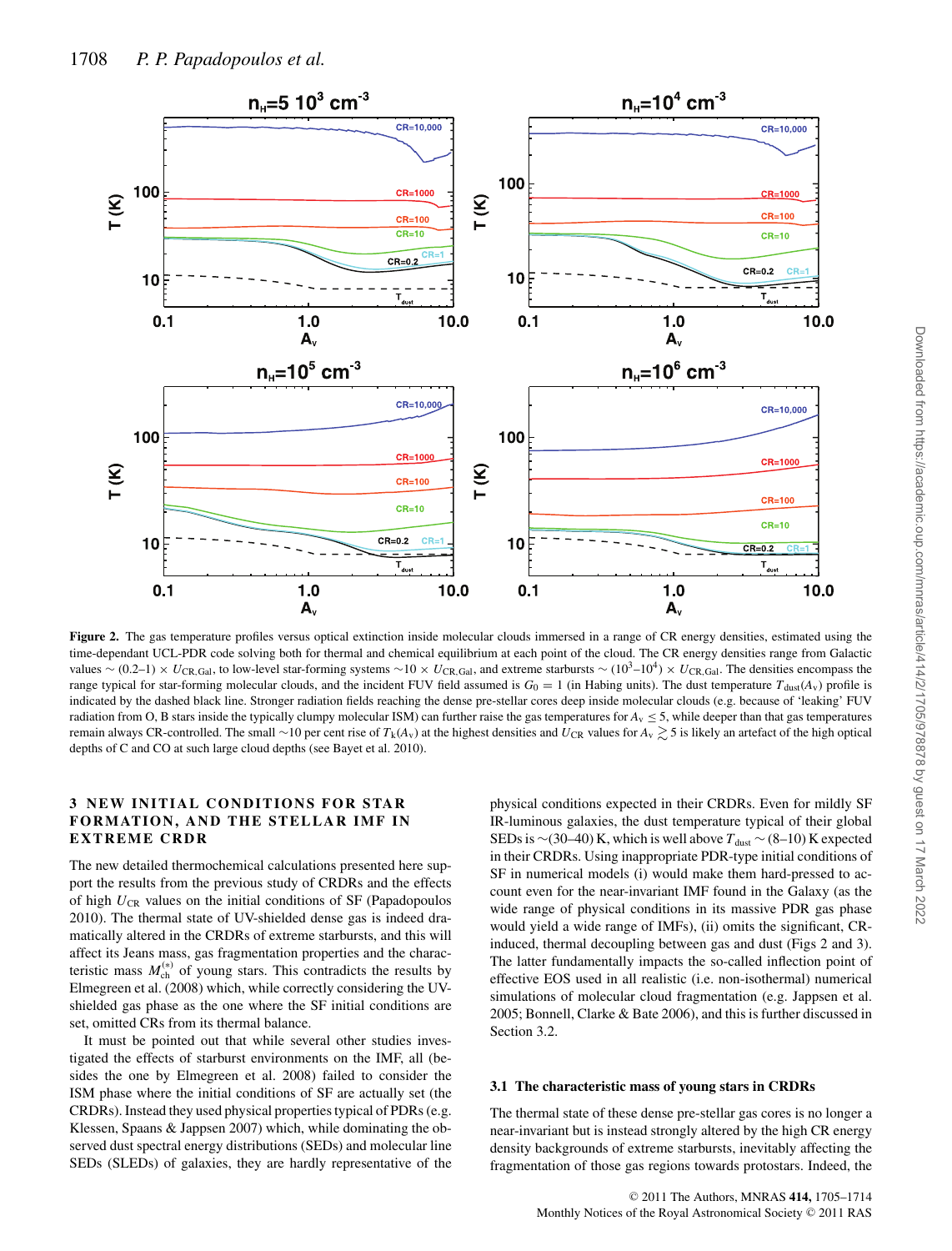

**Figure 3.** The computed gas and dust temperature profiles versus optical extinction inside molecular clouds as in Fig. 2, but now with the incident FUV radiation field also scaling as the CR energy density. The now strongly varying dust temperatures are shown along with the gas temperatures as dashed lines with the same colour. The gas temperatures at  $A<sub>v</sub> = 5-10$  remain almost invariant (compare with Fig. 2) demonstrating the near-invariance of the thermal state of the gas (and thus of the SF initial conditions) deep inside molecular clouds when it comes to its dependence on the radiation field. The abrupt  $T_k$  drop at high densities [∼(10<sup>5</sup>–10<sup>6</sup>) cm<sup>-3</sup>] and *G*<sub>0</sub> values is due to a lack of atomic/ion coolants in the H-rich region; as H is converted into H<sub>2</sub>, the H<sub>2</sub> formation heating (which was the major heating agent) drops while at the same time C<sub>1</sub> cooling (C<sub>II</sub> is converted to C<sub>1</sub> due to H<sub>2</sub>/C mutual shielding) and H<sub>2</sub> cooling sharply increase. For high *U*<sub>CR</sub>, the gas remain much warmer than the dust, marking a *CR-induced thermal decoupling of gas and dust* (Section 3.2).

Jeans mass for such CR-heated cores,

$$
M_{\rm J}^{\rm (c)} = \left(\frac{k_{\rm B}T_{\rm k}}{G\mu m_{\rm H_2}}\right)^{3/2} \rho_{\rm c}^{-1/2}
$$
  
= 0.9  $\left(\frac{T_{\rm k}}{10\,\rm K}\right)^{3/2} \left[\frac{n_{\rm c}(H_2)}{10^4\,\rm cm^{-3}}\right]^{-1/2}\,\rm M_{\odot},$  (3)

rises from  $M_1^{(c)} \sim 0.3 M_{\odot}$  when  $n_c(H_2) = 10^5$  cm<sup>-3</sup> and  $T_k = 10$  K<br>(tuning for the Galery), to  $M_c^{(c)} \approx (3.10) M_{\odot}$  for  $T_c \approx (50, 110) K$ (typical for the Galaxy), to  $M_J^{(c)} \sim (3-10) M_{\bigodot}$  for  $T_k \sim (50-110) K$ <br>expected for same density H, gas immersed in the very large CR expected for same density  $H_2$  gas immersed in the very large CR energy densities of extreme starbursts. The near-invariance of  $M_j^{(c)}$ <br>in galaxies (Elmegreen et al. 2008) is thus upended in starbursts with in galaxies (Elmegreen et al. 2008) is thus upended in starbursts with high SFR densities. In Fig. 4 the  $M<sub>J</sub>$  values computed for molecular gas immersed in the CRDRs of compact extreme starbursts are shown for a gas density range typical for star-forming molecular clouds. For  $U_{CR}/U_{CR,Gal} \ge 10^3$ , *M*<sub>J</sub> increases by a factor of ~10 across the entire range, which will invariably lead to a higher  $M_{ch}^{(*)}$ <br>and thus a top-beavy IME (Larson 2005: Elmegreen et al. 2008). The and thus a top-heavy IMF (Larson 2005; Elmegreen et al. 2008). The wide range of densities over which this occurs makes this conclusion independent of the specific details of molecular cloud fragmentation as long as  $M_1[n(r, t), T_k(r, t)]$  drives the fragmentation process outcome at each spatial and temporal point  $(r, t)$ . The latter is the current consensus on the role of the Jeans mass in molecular cloud

fragmentation towards a stellar IMF, though the views regarding the particular gas phase whose  $M_J$  sets the  $M_{ch}^{(*)}$  vary (e.g. Klessen 2004; Bonnell et al. 2006) 2004; Bonnell et al. 2006).

If  $M_{\text{ch}}^{(*)} \propto \langle M_J \rangle$  at the *onset* of molecular cloud fragmentation<br>lessen 2004), the CR hoost of  $M^{(*)}$  in extreme CRDRs is obvi-(Klessen 2004), the CR-boost of  $M_{ch}^{(*)}$  in extreme CRDRs is obvious from the large vertical displacement of the M, values in Fig. 4. ous from the large vertical displacement of the  $M<sub>J</sub>$  values in Fig. 4. In a non-isothermal gravoturbulent molecular cloud fragmentation scheme (e.g. Jappsen et al. 2005), it is  $M_{ch}^{(*)} \sim M_J(n_c)$  at a character-<br>istic ass density *n*, above which efficient ass, dust thermal coupling istic gas density  $n_c$  above which efficient gas-dust thermal coupling lowers the gas temperature in CRDRs towards a minimum value of  $T_k$ (min) ∼  $T_{dust}$  (Larson 2005). For the Galaxy this occurs at  $n_c$  ∼ 105 cm−3, a density that marks also the transition to near-isothermal cloud regions where thermal motions dominate over supersonic turbulence (Larson 2005; Bergin & Tafalla 2007). From Figs 2 and 3, it is obvious that the high CR energy densities in extreme CRDRs *will keep the gas and dust thermally decoupled, with*  $T_k(\text{min}) \gg$  $T<sub>dust</sub>$ , and thus a characteristic density can no longer be marked by the onset of thermal equilibrium between gas and dust. Such CRinduced effects have been long suspected for the dense molecular gas in the Galactic Centre (GC; Yusef-Zadeh, Wardle & Roy 2007).

In the CR-inundated molecular clouds of extreme starbursts, a characteristic density in the ISM can now remain only as the one where the supersonic turbulence has fully dissipated and overtaken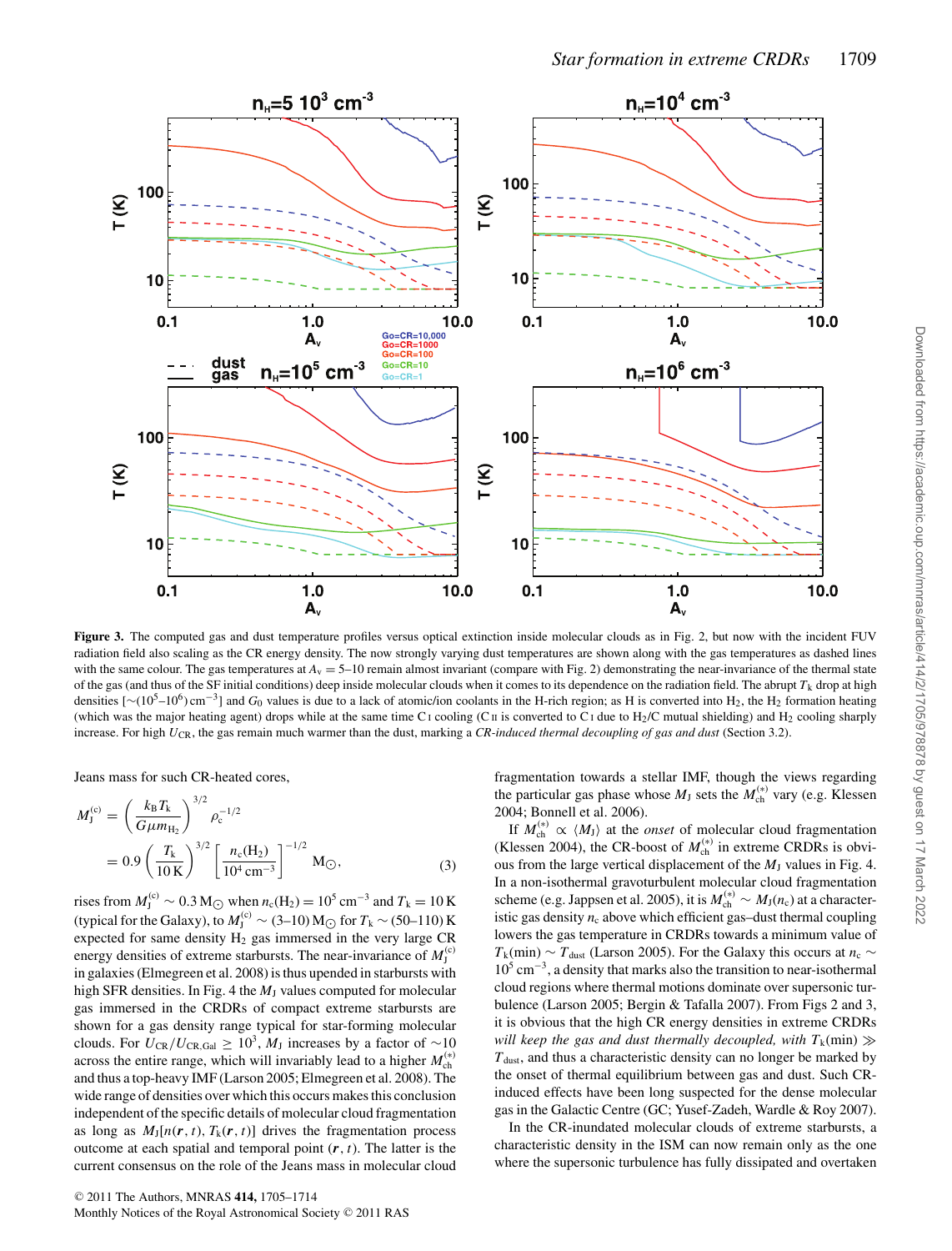

**Figure 4.** The Jeans mass estimated from equation (3) and gas temperatures inside CRDRs, computed for the corresponding densities (using the full UCL-PDR code) and averaged over the inner  $A<sub>v</sub> = 5-10$  cloud regions (Fig. 2). Low-mass star formation will be clearly suppressed in extreme CRDRs for a *M*J-driven gas fragmentation towards a stellar IMF (see text).

by thermal motions in pre-stellar cores, a prerequisite for their efficient gravitational collapse (e.g. Krumholz & McKee 2005). The average density of such transition regions can be estimated from two well-known scaling relations in molecular clouds:  $\sigma_v(r)$  $=\sigma_0(r/pc)$ <br>after setting *h* (linewidth-size) and  $\langle n \rangle = n_0 (r/pc)^{-1}$  (density-size)<br>  $\sigma_v(mn) = (3k_0 T_c / (m v)^{1/2})$  as the minimum linewidth after setting  $\sigma_V(\text{min}) = (3k_B T_k/\mu m_{H_2})^{1/2}$  as the minimum linewidth possible and solving for the corresponding mean volume density: possible, and solving for the corresponding mean volume density:

$$
\langle n_{\rm tr} \rangle = n_0 \left( \frac{\mu m_{\rm H_2} \sigma_0^2}{3 k_{\rm B} T_{\rm k}} \right)^{1/2h} \sim 11 n_0 \left( \frac{\sigma_0}{\rm km\,s^{-1}} \right)^2 \left( \frac{T_{\rm k}}{10\,\rm K} \right)^{-1} . \tag{4}
$$

For  $h = 1/2$  (expected for gas clouds virialized under exter-<br>nal pressure: Elmegreen 1989)  $\sigma_0 = 1.1 \text{ km s}^{-1}$  and for  $n_0 =$ nal pressure; Elmegreen 1989),  $\sigma_0 = 1.1 \text{ km s}^{-1}$  and for  $n_0 =$ few × 10<sup>3</sup> cm<sup>-3</sup>, it is  $\langle n_{\rm tr} \rangle$  ~ few × 10<sup>4</sup> cm<sup>-3</sup>. For the CR-boosted gas temperatures in extreme starbursts where typically  $T_k$ (min) ∼ 100 K (Figs 1, 2, 3),  $\langle n_{\rm tr} \rangle$  ~ few × 10<sup>3</sup> cm<sup>-3</sup> and the (turbulent gas)→(thermal core) transition will occur at lower densities *as well as* higher (CR-boosted) gas temperatures than in quiescent CRDRs. This will then shift the expected  $M_{ch}^{(*)}$  both vertically (higher tem-<br>peratures) as well as to the left (lower densities) of Fig. 4, vielding peratures) as well as to the left (lower densities) of Fig. 4, yielding even higher  $M_{ch}^{(*)}$  values than those resulting from only a vertical<br>shift of M, because of CR-boosted gas temperatures shift of  $M<sub>J</sub>$  because of CR-boosted gas temperatures.

Thus irrespective of molecular cloud fragmentation details, *a much larger characteristic mass of young stars is expected in the CR-inundated molecular clouds of extreme starbursts.* However the exact shape and mass scale of the new stellar IMF can only be determined with dedicated molecular cloud fragmentation simulations that make use of the new SF initial conditions in extreme CRDRs, along with an EOS appropriate for the very different thermal and ionization state of their molecular gas.

#### **3.2 CRDRs: SF initial conditions and the EOS inflection point**

The importance of the effective EOS, parametrized as a polytrope  $P = K\rho^{\gamma}$ , in the fragmentation properties and emergent mass spectrum of turbulent self-gravitating gas has been well documented in a few seminal papers (Li, Klessen & McLow 2003; Jappsen et al. 2005; Bonnell et al. 2006; Klessen et al. 2007) revealing a crucial role for  $\gamma$  in defining the shape of the collapsed gas core mass distribution (and hence the stellar IMF). The EOS, its polytropic index  $\gamma$  as a function of density, and their dependance on ISM properties

such as metallicity and physical conditions such as the elevated cosmic microwave background at high redshifts have also been well documented (Spaans & Silk 2000, 2005), with the so-called EOS inflection point emerging as a general characteristic. In an EOS that seems well approximated by a piecewise polytrope with two distinct  $\gamma$  values, the latter is simply the characteristic density  $n_c$  for which  $\gamma < 1$  when  $n < n_c$ , and  $\gamma \gtrsim 1$  for  $n \gtrsim n_c$ . Its crucial role in determining the IME mass scale, discussed briefly in Section 3.1, is determining the IMF mass scale, discussed briefly in Section 3.1, is documented throughout the literature (Larson 2005; Jappsen et al. 2005; Elmegreen et al. 2008). In starburst environments, a 'sharpening' of that inflection point is thought to occur because of warm dust. There  $\gamma$  reaches up to ~1.4 and stays above unity for densities past the inflection point  $n_c \sim (10^4-10^5) \text{ cm}^{-3}$  (Spaans & Silk 2005), which suppresses molecular cloud fragmentation while 'tilting' it towards top heavy IMFs (e.g. Li et al. 2003; Klessen et al. 2007).

Unfortunately PDR-like ISM has been used to set the SF initial conditions for starbursts in all of the aforementioned models, even though the dust in CRDRs (where these conditions are really set) remains cool, much lower than the gas, especially in extreme CRDRs. This insensitivity of the CRDR dust temperatures to the ambient FUV radiation field can be demonstrated analytically by simply considering the location of CRDRs deep inside FUVilluminated molecular clouds at  $A_v \gtrsim 5$  (e.g. McKee 1989). Then  $T_{\text{dust,SB}}/T_{\text{dust,Gal}} \sim \frac{\text{exp}(-A_v/1.086) \times G_{\text{o,SB}}/G_{\text{o,Gal}}^{11/(4+a)} \text{ will be}$ the radiation induced boost of the CRDR dust temperature in starbursts  $T_{\text{dust,SB}}$  with respect to that in the quiescent Galactic environments  $T_{\text{dust,Gal}} \sim 8 \text{ K}$ . For a dust emissivity law of  $\alpha = 2$ , a large enhancement of the FUV radiation field  $G_{0,SB}/G_{0,Gal} = 10^4$ , and  $A_v = 5$  it is  $T_{\text{dust,SB}}/T_{\text{dust,Gal}} = 2.15$ , yielding  $T_{\text{dust}} \sim 17$  K, in good agreement with the detailed dust temperature profiles past *A*<sup>v</sup> ∼ 5 shown in Fig. 3. It is actually this robustness of dust temperatures inside CRDRs, along with a strong gas–dust coupling at high densities (when  $U_{CR}$  values are modest), that helps retain the thermal states of the pre-stellar gas cores, the  $M_{ch}^{(*)}$  values and the IMF,<br>as near invariants over a wide range of ambient PDR conditions as near invariants over a wide range of ambient PDR conditions (Elmegreen et al. 2008).

Thus PDR conditions, while always dominating the observed dust SEDs and molecular SLEDs of even mildly SF galaxies (as PDRs are warm *and* contain the bulk of the ISM mass), *are not representative of the SF initial conditions in galaxies,* which are set in CRDRs. This leaves the pre-stellar gas phase in them, amounting to a few per cent of the mass per giant molecular cloud (∼SF efficiency per typical GMC), yet to be explored in terms of its EOS and fragmentation properties. A detailed exploration of those in CRDRs will be the subject of a future paper, but Figs 2 and 3 already showed that CRs, by inducing a strong decoupling of the gas and dust temperatures with  $T_k \gg T_{\text{dust}}$ , 'erase' any putative EOS inflection point for gas densities up to  $n = 10^6$  cm<sup>-3</sup>. This will maintain efficient molecular gas cooling, with cooling times always much shorter than dynamical times (Fig. 5), and  $\gamma$  < 1 in CRDRs over the entire gas density range explored here. In such regions, gas gravoturbulent fragmentation will then occur equally efficiently from  $n \sim 5 \times 10^3$  cm<sup>-3</sup> up to  $\sim 10^6$  cm<sup>-3</sup> yielding a pure power-law IMF (Spaans & Silk 2000; Li et al. 2003).

The latter result along with our discussion in Section 3.1 makes it clear that the stellar IMF will be very different in extreme CRDRs, though only detailed gravoturbulent simulations with the appropriate initial conditions and performed with a new suitable EOS can decide its exact shape and mass scale. It must be also noted that the very high ionization fractions in extreme CRDRs can now 'anchor' the magnetic field for much longer periods and at much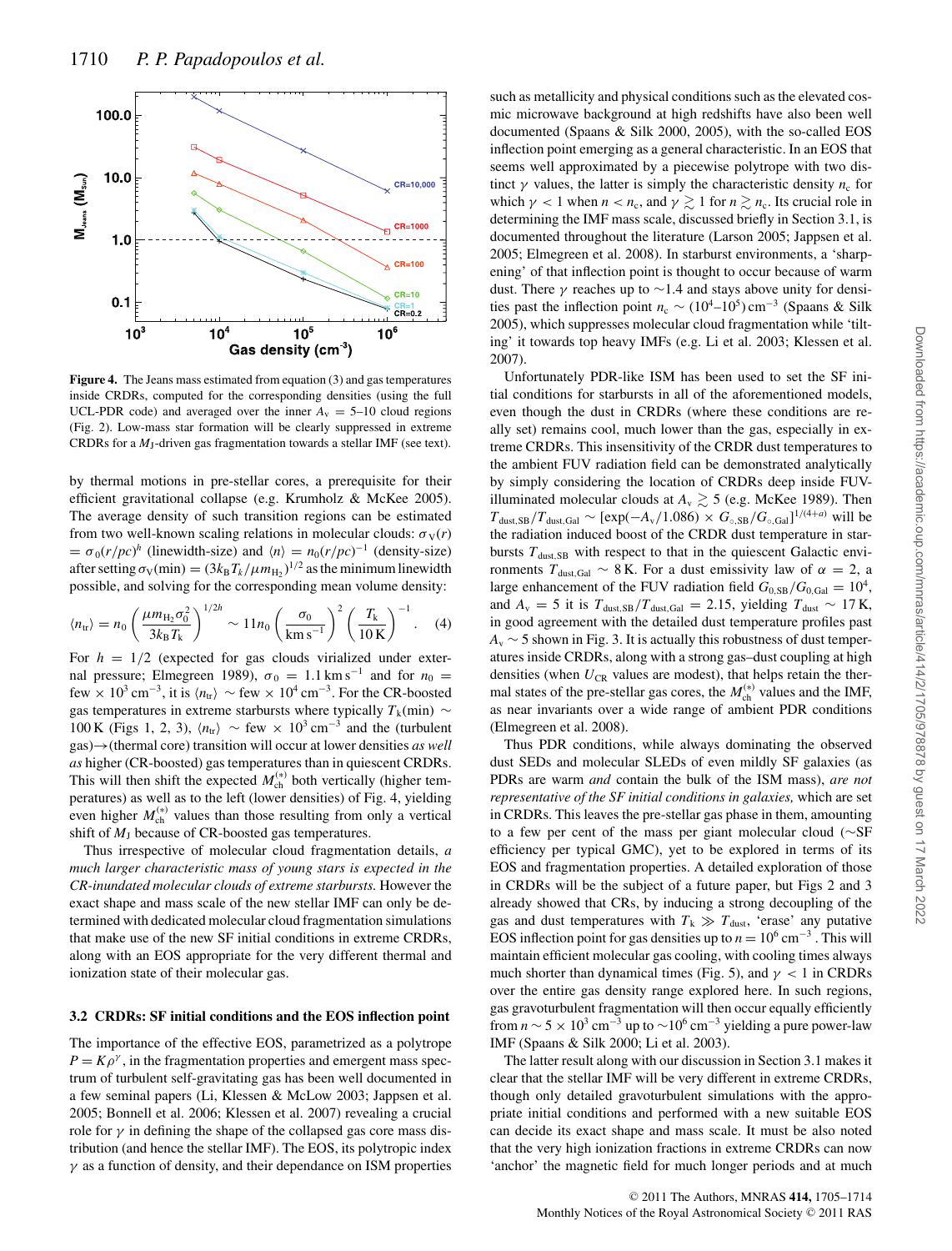

**Figure 5.** The ratio of dynamical/cooling time-scales in UV-shielded molecular gas of CRDRs  $(A<sub>v</sub> = 5-10)$  estimated using the UCL-PDR code and CR energy densities ranging from those expected in quiescent Galactic to compact extreme starbursts.

higher densities, as ambipolar diffusion in such regions is now much prolonged (Papadopoulos 2010). Magnetic fields may thus remain important during much later stages of gas fragmentation, even in a highly turbulent medium, and may thus have to be included in the simulations of this process in extreme CRDRs.

#### **4 CONSEQUENCES, OBSERVATIONAL PROSPECTS**

The current study supports the recently suggested role of CRs as a decisive SF feedback factor, capable of altering the SF initial conditions and the IMF in extreme CRDRs. In this section we discuss some of the consequences beyond the immediate issues of the ISM and the stellar IMF in such environments, and outline current and future observations that can shed light on these new SF initial conditions that will be typical in high SFR density events in the Universe.

#### **4.1** A sequence of  $ρ_{SFR}$ -dependent stellar IMFs

The dependance of the thermochemical and ionization state of prestellar dense gas in CRDRs on the average  $U_{CR}$  permeating the ISM of a galaxy naturally links the SF initial conditions and the resulting IMF to the average SFR density  $\rho_{\rm SFR}$ , provided  $U_{\rm CR} \propto \rho_{\rm SFR}$ . The details of CR transport/escape mechanisms in quiescent SF discs and starbursts will define the proportionality factor (see Suchkov et al. 1993, for details). Thus, once simulations of molecular gas fragmentation in CRDRs produce libraries of the corresponding IMFs, these will be naturally parametrized by  $\rho_{\rm SFR}$ , and hence actual observables (especially in the upcoming era of high-resolution imaging at submm wavelengths with the Atacama Large Millimeter Array, ALMA).

#### **4.2 Implications for hierarchical galaxy formation models: a physically motivated IMF bimodality**

In hierarchical galaxy formation models, a bimodal IMF, topheavy for mergers/starbursts and regular for disc/regular-SF systems, has been postulated to explain the populations of the starbursting/merger-driven SMGs and regular SF discs like the Lyman break galaxies at high redshifts in  $\Lambda$  cold dark matter

 $(\Lambda CDM)$  cosmology (Baugh et al. 2005). The CR-controlled SF initial conditions in galaxies, unhindered by dust extinction, can now set this on a firm physical basis. From Figs 2 and 4, it is obvious that for typical SF discs  $[U_{CR} \sim (0.2-10) \times U_{CR, Gal}]$  no substantial effects on the gas temperatures and Jeans masses in CRDRs are expected while in the extreme CDRDs of compact starbursts  $[U_{CR}]$  $∼ (10<sup>3</sup>–10<sup>4</sup>) × U<sub>CR,Gal</sub>$ ] very warm gas and large Jeans masses will lead to an effective suppression of low-mass SF and hence a topheavy IMF. For merger-driven SF the latter may characterize entire star-forming episodes (i.e. until the *in situ* molecular gas reservoir is nearly exhausted) as dissipation can continuously 'funnel' the large molecular gas masses of the progenitors towards very compact (∼100–500 pc) regions where extreme, Eddington-limited SF takes place with tremendous IR brightness of  $\sigma_{IR}$  ∼ (few) × 10<sup>13</sup> L<sub>∩</sub> kpc<sup>-2</sup> (e.g. Thompson 2009). Such high IR brightness, and thus high SFR densities, have been recently deduced also in a distant SMG (Swinbank et al. 2010).

Thus CR-controlled SF initial conditions naturally yield a bimodal SF process in galaxies, with high  $\rho_{\rm SFR}$  values providing the branching point, as follows:

(merger-driven SF) $\rightarrow$ (high  $\rho_{\rm SFR}$ ) $\rightarrow$ (high  $U_{\rm CR}$ ) $\rightarrow$ (top heavy IMF), (regular disc SF)→(low ˙ρSFR)→(low *<sup>U</sup>*CR)→(Galactic IMF).

This proposed  $\rho_{\rm SFR}$ –IMF link can then parametrize such an SF bimodality in hierarchical galaxy formation, once IMF =  $F(\dot{\rho}_{SFR})$  'libraries' are obtained from e.g. gravoturbulent simulations of molecular cloud fragmentation for a range of  $\rho_{\rm SFR}$  values.

A top-heavy IMF in high- $\dot{\rho}_{\rm SFR}$  systems will have very serious implications on the actual SFRs deduced from the IR luminosities of these typically very dust enshrouded systems (where all the FUV light from massive stars is reprocessed into IR). Their CR-induced top-heavy IMFs will now correspond to several times higher energy outputs per stellar mass, and the SFRs in such systems will have to be revised downwards by identical factors.

#### **4.3 A** *ρ***˙SFR-dependent IMF: integrated galactic IMFs dependent on star formation history?**

A  $\rho_{\rm SFR}$ -dependent IMF as the natural outcome of CR-controlled SF initial conditions in galaxies can also naturally yield integrated galactic IMFs (IGIMFs) that depend on the star formation history (SFH) of galaxies. This is because  $\rho_{\rm SFR}$  can be a strong function of the evolution of a galaxy, especially during its early and presumably gas-rich state even when no mergers are involved. Such an SFHdependance of the IGIMFs has been considered before as the cause of the well-known mass–metallicity relation of galaxies (Köppen, Weidner & Kroupa 2007).

#### **4.4 CR propagation in dense molecular gas: a dynamic view is needed**

Setting  $U_{CR} \propto \dot{\rho}_{SFR}$  in CRDRs assumes that CRs can freely penetrate and warm the entire volume of a GMC down to its densest UV-shielded regions. Recent  $\gamma$ -ray observations have directly measured CR energy densities in the nucleus of a nearby galaxy on par with those computed for extreme CRDRs and expected from its SFR density, while indicating only mildly calorimetric conditions for the CR/ISM p–p interactions (Acero et al. 2009). The latter supports an unhindered CR penetration through the molecular clouds. Nevertheless Alfvén waves generated outside such clouds by a net flux of CRs in their environments could be effective in keeping low-energy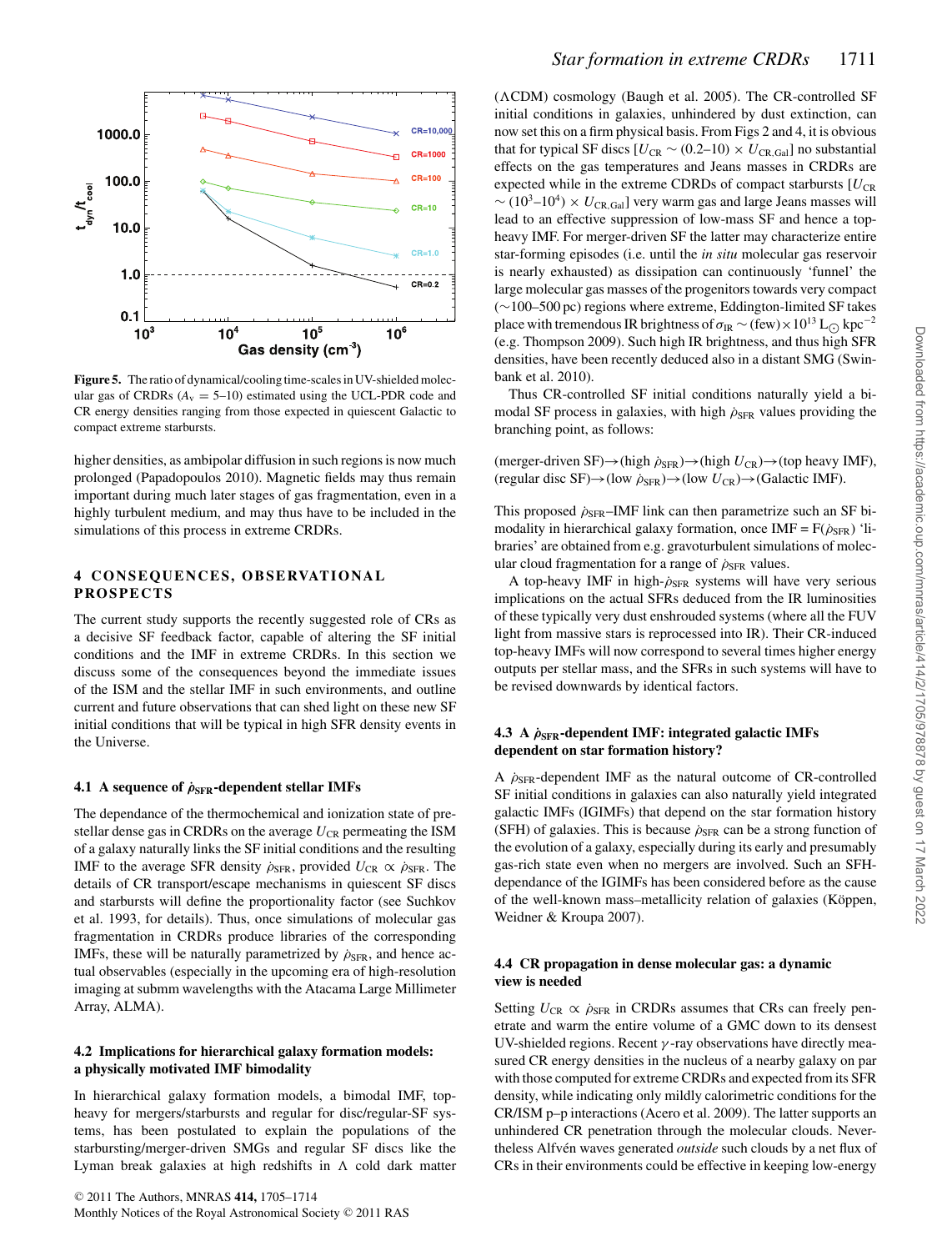CRs below a few hundred MeV (those most effective in heating the gas) outside their high-density regions (Skilling & Strong 1976), which in turn would affect their thermal balance, their fragmentation properties and the emergent stellar IMF. Thus the coupled problems of CR transport, magnetic field dynamics and gravoturbulent evolution of non-isothermal dense molecular gas with high degrees of ionization like those expected in compact extreme starbursts such as Arp 220 (e.g. Greve et al. 2009) must be investigated with dedicated magnetohydrodynamics simulations.

#### **4.5 Observational prospects**

The detections of  $\gamma$ -ray emission from two nearby galaxies, namely M 82 and the starburst nucleus of NGC 253 (Acciari et al. 2009; Acero et al. 2009), are two very important recent developments in  $γ$ -ray astronomy, given that  $γ$ -ray emission results from CR proton interactions with the molecular ISM. This allows such observations to directly measure the average CR energy densities in SF environments, and thus sensitive such measurements in ULIRGs such as the nearby ULIRG Arp 220 will be very important in revealing extreme CRDRs in such systems.

On the other hand, direct measurements of the expected top-heavy IMFs in the heavily dust-enshrouded compact starbursts where extreme CRDRs would reside are impossible. However, any cases where the 'end' products, i.e. the stellar populations, of high- $\rho_{\rm SFR}$ SF events can be observed and their IMF determined such as the GC and local ultra compact dwarfs (UCDs) allow such direct observational tests. There is indeed strong evidence of CR heating of the dense molecular gas in the GC, setting  $T_{kin} > T_{dust}$ , and expected strong effects on the local Jeans mass and ambipolar diffusion timescales (Yusef-Zadeh et al. 2007). Unfortunately, initial assertions about a top-heavy IMF in the GC (e.g. Nayakshin & Sunayev 2005) and the massive Arches cluster near it (Figer et al. 1999; Stolte et al. 2002, 2005) have not been corroborated by later studies (Kim et al. 2006; Espinoza, Selman & Melnick 2009; Löckmann, Baumgardt & Kroupa 2010). On the other hand, some evidence exists for a top-heavy IMF in the nuclear starburst of M 82 (e.g. Rieke et al. 1980, 1993), and a significantly enhanced  $U_{CR}$  is certainly there ( $\sim$ 500 ×  $U_{CR, Gal}$ , directly measured via  $\gamma$ -ray observations; Acciari et al. 2009) to achieve this via a CR-boosted  $M_{ch}^{(*)}$  IMF mass<br>scale. Indeed for such  $I_{cm}$  values, setting  $M^{(*)} \sim M_{\odot} (10^5 \text{ cm}^{-3})$ scale. Indeed for such *U*<sub>CR</sub> values, setting  $M_{ch}^{(*)} \sim M_J(10^5 \text{ cm}^{-3})$ <br>vields  $M^{(*)}(\text{M32}) > 2 M_{\odot}$  (Fig. 4) However the GC does offer yields  $M_{ch}^{(*)}(M 82) > 2 M_{\odot}$  (Fig. 4). However, the GC does offer<br>an example of regions with locally boosted  $U_{cm}$  values that do not an example of regions with locally boosted  $U_{CR}$  values that do not necessarily correspond to top-heavy IMFs in their vicinity, possibly because such boosts are too short and transient to systematically bias the local emergent IMF.

Stronger evidence for top-heavy IMFs exists in UCDs, small stellar systems with  $r_e \sim 10-30$  pc (half-light radius) where  $\sim 10^6$ - $10^7$  M<sub> $\odot$ </sub> of gas have been converted into stars at  $\langle SFR \rangle \sim 10-$ 100 M yr<sup>−1</sup> (see Dabringhausen, Kroupa & Baumgardt 2009, and references therein). Unlike the GC where IMF studies are hindered by high extinction and tidal disruption of clusters, and where any high- $\rho_{\rm SFR}$  SF episodes may have been short-lived (and thus could not significantly bias its average IMF towards a top-heavy one), the IMFs in UCDs are much more amenable to systematic studies, while their SF episodes have had  $\langle \hat{\rho}_{\rm SFR}({\rm UCDs}) \rangle \gtrsim \langle \hat{\rho}_{\rm SFR}({\rm ULIRGs}) \rangle$ ! They<br>are thus ideal targets for studying the IMF resulting from completed are thus ideal targets for studying the IMF resulting from completed high- $\rho_{\rm SFR}$  SF events.

The next best thing besides studies of the IMF itself is studies of the ISM in CRDRs from which the IMF emerges, especially those in compact extreme starbursts where  $\rho_{\rm SFR}$  is very high (e.g. ULIRGs) versus systems with more distributed SF and much lower

 $\rho_{\rm SFR}$  values. The unique observational signatures of the very warm dense gas with high ionization fractions expected in extreme CRDRs have already been discussed in some detail by Papadopoulos (2010), and the interested reader is referred to this work. In summary, in the era of *Herschel* and the upcoming era of ALMA the sole main obstacle is the degeneracy of extreme CRDR diagnostic with that of X-ray dominated regions (XDRs) induced in the ISM by an X-ray luminous active galactic nucleus (AGN). Indeed, unless an X-ray luminous AGN can be excluded by other independent means (e.g. deep X-ray observations), it can be difficult to tell extreme CRDRs and XRDs apart in a simple fashion as even exotic high excitation species such as OH<sup>+</sup> and H<sub>2</sub>O<sup>+</sup>, recently detected by *Herschel* in the archetypal ULIRG/quasi-stellar object (QSO) Mrk 231 and attributed to XDRs (van der Werf et al. 2010) could be partly due to CRDRs. In recent work, Meijerink et al. (2011) provide a detailed discussion of diagnostics lines in extreme CRDRs versus XDRs and the key observations that can separate them.

Finally, it is worth noting that X-rays and XDRs will have similar effects as CRs on the Jeans mass and the IMF of UV-shielded dense gas regions as both can volumetrically warm such regions to high temperatures. This was pointed out recently by Bradford et al. (2009) for the ISM of a distant QSO, and constitutes an omitted aspect of AGN feedback on SF. This has been studied recently and shown to lead to a top-heavy IMF (Hocuk & Spaans 2010). XDRs besides elevating  $T_k$ (min) to much higher values than in the Galaxy also yield  $T_{kin} \gg T_{dust}$  (and thus they can also 'erase' the EOS inflection point), though unlike CRDRs their influence on the ISM is necessarily limited by the ~1/ $R_{AGN}^2$  geometric factor ( $R_{AGN}$  the distance of the irradiated gas from the AGN) distance of the irradiated gas from the AGN).

#### **5 CONCLUSIONS**

We have conducted new, detailed calculations on the thermal balance of UV-shielded dense gas in CRDRs, the ISM phase where the initial conditions of SF are set in galaxies, in order to examine in detail the effects of extreme CRDRs on the mass scale of young stars and the IMF recently suggested by Papadopoulos (2010). Our results can be summarized as follows.

(1) We confirm the high temperatures of dense gas cores in the extreme CRDRs expected in ULIRGs and all systems with large SFR densities ( $\rho_{\rm SFR}$ ), albeit at lower levels than the original study.

(2) These CR-induced higher gas temperatures will lead to  $~10$ times larger Jeans masses across the entire density range typical in such regions, and thus higher characteristic mass of young stars in the ISM of galaxies with high  $\rho_{\rm SFR}$ .

(3) The CRs, by decoupling the thermal state of the gas from that of the dust in CRDRs, keep  $T_k \gg T_{\text{dust}}$  for all densities typical of molecular clouds. This effectively 'erases' the so-called inflection point of the effective EOS, especially in extreme CRDRs, inevitably altering the fragmentation properties of the gas. This effect, along with the expected much higher gas ionization fractions, necessitates a search for a new EOS, appropriate for CRDRs.

(4) These new CR-induced ISM conditions provide a new paradigm for all high-density star formation in the Universe, with CRs as the key SF feedback mechanism, operating unhindered by extinction even in the most dust-enshrouded starbursts.

(5) The resulting  $\dot{\rho}_{\rm SFR}$ -dependent IMF, yields (i) a natural bimodal behaviour for merger-driven/starburst versus disc/regular-SF galaxies and (ii) IGIMFs that depend on their SFH, both with important consequences in galaxy formation and evolution.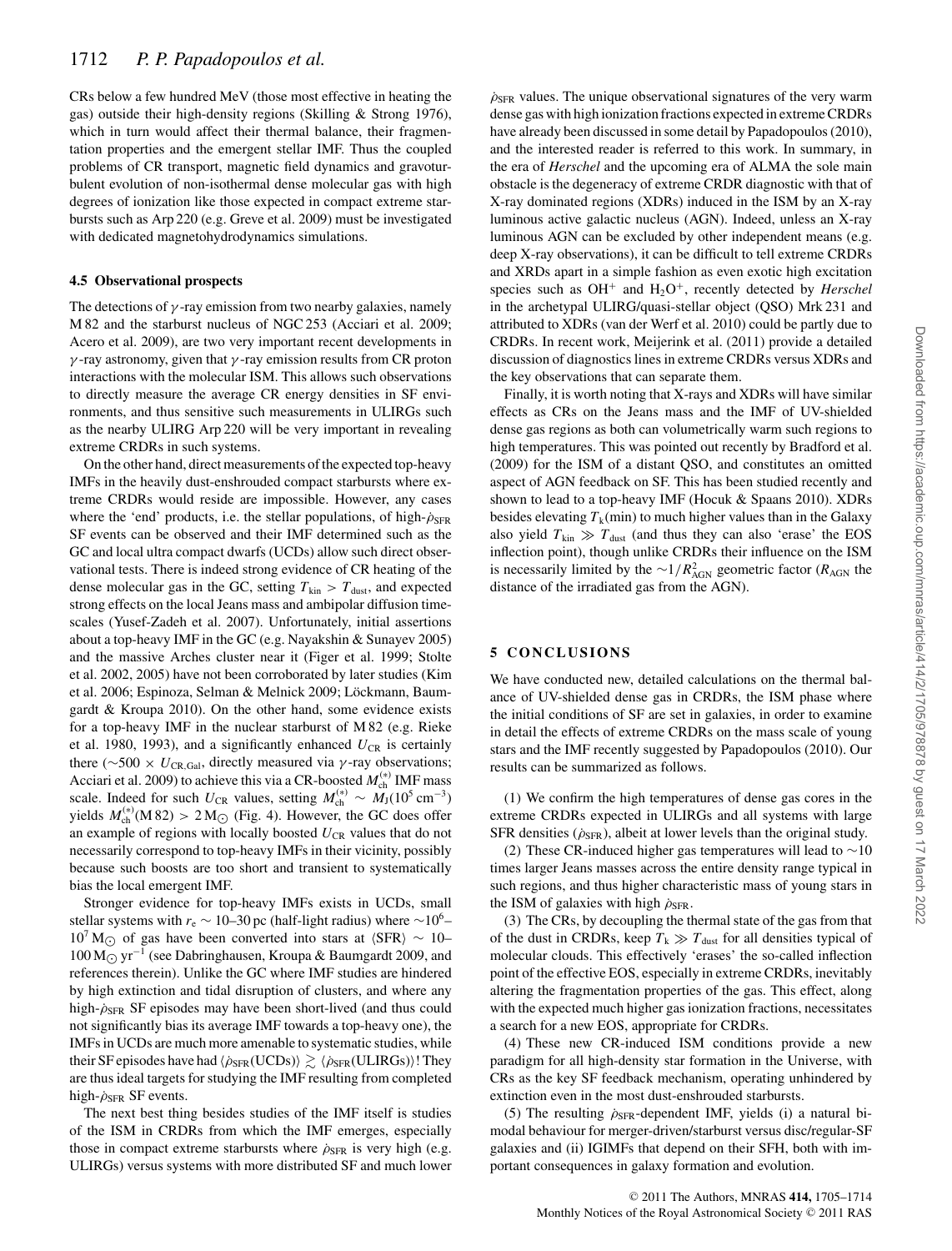(6) IMF studies of stellar systems formed under extremely high  $\langle \dot{\rho}_{\rm SFR} \rangle$  values such as UCDs, and molecular line observations of the extreme CRDRs in nearby ULIRGs can provide the full picture of CRDR properties and their effects on the IMF. Regarding the latter, the now space-borne *Herschel Space Observatory*, and the upcoming ALMA hold particular promise.

#### **ACKNOWLEDGMENTS**

We would like to thank Pavel Kroupa for numerous useful conversations, especially regarding the IMF of UCDs, and Joerg Dabringhausen for pointing out his relevant work. We also thank Andrew Strong for discussing uncertainties regarding CR transport in dense molecular clouds, and the referee for comments regarding the CR energy densities and their effect on the IMF of M 82. PPP acknowledges several discussions on non-linear coupled differential equations that benefitted this work with his dear friend Yannis Bakopoulos, an excellent mathematician, fellow scientist, who died on 2010 December 6. This work is dedicated to his memory.

#### **REFERENCES**

- Acciari V. A. et al. (VERITAS Collaboration), 2009, Nat, 462, 770
- Acero F. et al. (HESS Collaboration), 2009, Sci, 326, 1080
- Baugh C. M., Lacey C. G., Frenk C. S., Granato G. L., Silva L., Bressan A., 2005, MNRAS, 356, 1191
- Bayet E., Hartquist T. W., Viti S., Williams D. A., Bell T. A., 2010, A&A, 521, 16
- Bell T. A., Viti S., Williams D. A., 2007, MNRAS, 378, 983
- Bergin E. A., Tafalla M., 2007, ARA&A, 45(1), 339
- Binns W. R. et al., 2008, New Astron. Rev., 52, 427
- Blain A., Smail I., Ivison R. J., Kneib J.-P., 1999, MNRAS, 302, 632
- Bonnell I. A., Clarke C. J., Bate R., 2006, MNRAS, 368, 1296
- Bradford C. M. et al., 2009, ApJ, 705, 112
- Burke J. R., Hollenbach D. J., 1983, ApJ, 265, 223
- Dabringhausen J., Kroupa P., Baumgardt H., 2009, MNRAS, 394, 1529
- Downes D., Solomon P. M., 1998, ApJ, 507, 615
- Eales S., Lilly S., Gear W., Dunne L., Bond J. R., Hammer F., Le Févre O., Crampton D., 1999, ApJ, 515, 518
- Elmegreen B. G., 1989, ApJ, 338, 178
- Elmegreen B. G., Klessen R. S., Wilson C. D., 2008, ApJ, 681, 365
- Espinoza P., Selman F. J., Melnick J., 2009, A&A, 501, 563
- Figer D. F. et al., 1999, ApJ, 525, 750
- Frayer D. T., Ivison R. J., Scoville N. Z., Yun M., Evans A. S., Smail I., Blain A. W., Kneib J.-P 1998, ApJ, 506, L7
- Frayer D. T. et al., 1999, ApJ, 514, L13
- Genzel R. et al., 1998, ApJ, 498, 579
- Genzel R., Tacconi L. J., Rigopoulou D., Lutz D., Tecza M., 2001, ApJ, 563, 527
- Goldsmith P. F., 2001, ApJ, 557, 736
- Goldsmith P. F., Langer W. D., 1978, ApJ, 222, 881
- Greve T. R. et al., 2005, MNRAS, 359, 1165
- Greve T. R., Papadopoulos P. P., Gao Y., Radford S. J. E., 2009, ApJ, 692, 1432
- Groenewegen M. A. T., 1994, A&A, 290, 531
- Hocuk S., Spaans M., 2010, A&A, 522, 24
- Hollenbach D. J., Tielens A. G. G. M., 1999, Rev. Modern Phys., 71, 1
- Hollenbach D. J., Takahashi T., Tielens A. G. G. M., 1991, ApJ, 377, 192 (HTT)
- Hughes D. et al., 1998, Nat, 394, 241
- Jappsen A.-K., Klessen R. S., Larson R. B., Li Y., MacLow M.-M., 2005, A&A, 435, 611
- Jasche J., Ciardi B., Ensslin T. A., 2007, MNRAS, 380, 417
- Kim S. S., Figer D. F., Kudritzki R. P., Najarro F., 2006, ApJ, 653, L113 Klessen R. S., 2004, Ap&SS 292, 215
- Klessen R. S., Spaans M., Jappsen A.-K., 2007, MNRAS, 374, L29
- <sup>C</sup> 2011 The Authors, MNRAS **414,** 1705–1714
- Monthly Notices of the Royal Astronomical Society © 2011 RAS
- Köppen J., Weidner C., Kroupa P., 2007, MNRAS, 375, 673
- Krumholz M. R., McKee C. F., 2005, ApJ, 630, 250
- Larson R. B., 2005, MNRAS, 359, 211
- Lehnert M. D., Heckman T. M., 1996, ApJ, 472, 546
- Li Y., Klessen R. S., McLow M.-M., 2003, ApJ, 592, 975
- Liseau R. et al., 1999, A&A, 344, 342
- Löckmann U., Baumgardt H., Kroupa P., 2010, MNRAS, 402, 519
- McKee C. F., 1989, ApJ, 345, 782
- McKee C. F., Williams J. B., 1997, ApJ, 476, 144
- Meijerink R. et al., 2011, A&A, 525, 119
- Nayakshin S., Sunayev R., 2005, MNRAS, 364, L23
- Ossenkopf V., Rollig M., Cubick M., Stutzki J., 2007, in Lemaire J. L., Combes F., eds, Molecules in Space and Laboratory, meeting held in Paris. S. Diana, Paris, France, p. 95
- Pan L., Padoan P., 2009, ApJ, 692, 594
- Papadopoulos P. P., 2010, ApJ, 720, 226
- Pellegrini E. W., Baldwin J. A. Ferland G. J., Shaw G., Heathcote S., 2009, ApJ, 693, 285
- Rieke G. H., Lebofsky M. J., Thompson R. I., Low F. J., Tokunaga A. T., 1980, ApJ, 239, 24
- Rieke G. H., Loken K., Rieke M. J., Tamblyn P., 1993, 412, 99
- Röllig M. et al., 2007, A&A, 467, 187
- Rowan-Robinson M., 1980, ApJS, 44, 403
- Sakamoto K. et al., 2008, ApJ, 684, 957
- Sanders D. B., Mirabel F., 1996, ARA&A, 34, 749
- Sanders D. B., Ishida C., 2004, in Aalto S., Muttemeister S., Pedlar A., eds, ASP Conf. Ser. Vol. 320, The Neutral ISM in Starburst Galaxies. Astron. Soc. Pac., San Francisco, p. 230
- Skilling J., Strong A. W., 1976, A&A, 53, 253
- Smail I. et al., 1997, ApJ, 490, L5
- Smail I. et al., 2002, MNRAS, 331, 495
- Solomon P. M., Downes D., Radford S. J. E., Barrett J. W., 1997, ApJ, 478, 144
- Spaans M., Silk J., 2000, ApJ, 538, 115
- Spaans M., Silk J., 2005, ApJ, 626, 644
- Stolte A., Grebel E. K., Brandner W., Figer D. F., 2002, A&A, 394, 459
- Stolte A., Brandner W., Grebel E. K., Lenzen R., Lagrange A.-M., 2005, ApJ, 628, L113
- Suchkov A., 1993, ApJ, 413, 542
- Swinbank A. M. et al., 2010, Nat, 464, 733
- Tacconi L. J. et al., 2006, ApJ, 640, 228
- Thi W.-F., van Dishoeck E. F., Bell T., Viti S., Black J., 2009, MNRAS, 400, 622
- Thompson T. A., 2009, ASP Conf. Ser. Vol. 408, The Starburst-AGN Connection. Astron. Soc. Pac., San Francisco, p. 128
- van der Werf P. P. and the HerCULES team, 2010, A&A, 518, L42
- Wolfire M. G., Hollenbach D., McKee C. F., Tielens A. G. G. M., Bakes E. L. O., 1995, ApJ, 443, 152
- Yusef-Zadeh F., Wardle M., Roy S., 2007, ApJ, 665, L123

#### **APPENDIX A: THE COOLING AND HEATING FUNCTIONS FOR UV-SHIELDED CORES**

The CR heating rate used in this work is

$$
\Gamma_{\rm CR} = 1.95 \times 10^{-28} n_{\rm H} \left( \frac{\zeta_{\rm CR}}{1.3 \times 10^{-17} \, {\rm s}^{-1}} \right) \, {\rm erg} \, {\rm cm}^{-3} \, {\rm s}^{-1}, \qquad (A1)
$$

(Wolfire et al. 1995) where  $\zeta_{CR} \propto U_{CR}$  being the CR ionization rate<br>(in s<sup>-1</sup>), with a adopted Galactic value of  $\zeta_{CR} = 5 \times 10^{-17}$  s<sup>-1</sup> (in s<sup>-1</sup>), with a adopted Galactic value of  $\zeta_{CR} = 5 \times 10^{-17}$  s<sup>-1</sup> (corresponding to  $U_{CR} = U_{CR,Gal}$ ), and  $n_H = 2n(H_2)$  for fully molecular gas cores. For an optically thin O<sub>I</sub> line, the cooling is  $\Lambda_{O_{163}} = \chi_{O} n_{\rm H} C_{\rm lu} E_{\rm ul}$ , which becomes

$$
\Lambda_{0163} = 3.14 \times 10^{-14} \chi_0 n_{\rm H} C_{\rm ul} \left(\frac{g_{\rm u}}{g_{\rm l}}\right) \exp\left(-227.72/T_{\rm k}\right) \exp\left(A2\right)
$$

where  $g_u = 3$  and  $g_l = 5$  and  $\chi_{\text{O}} = [O/H]$  being the abundance of oxygen not locked on to CO ( $\chi_{\text{O}} \sim 4.89 \times 10^{-4}$ ). The collisional oxygen not locked on to CO ( $\chi$ <sup>0</sup> ∼ 4.89 × 10<sup>-4</sup>). The collisional